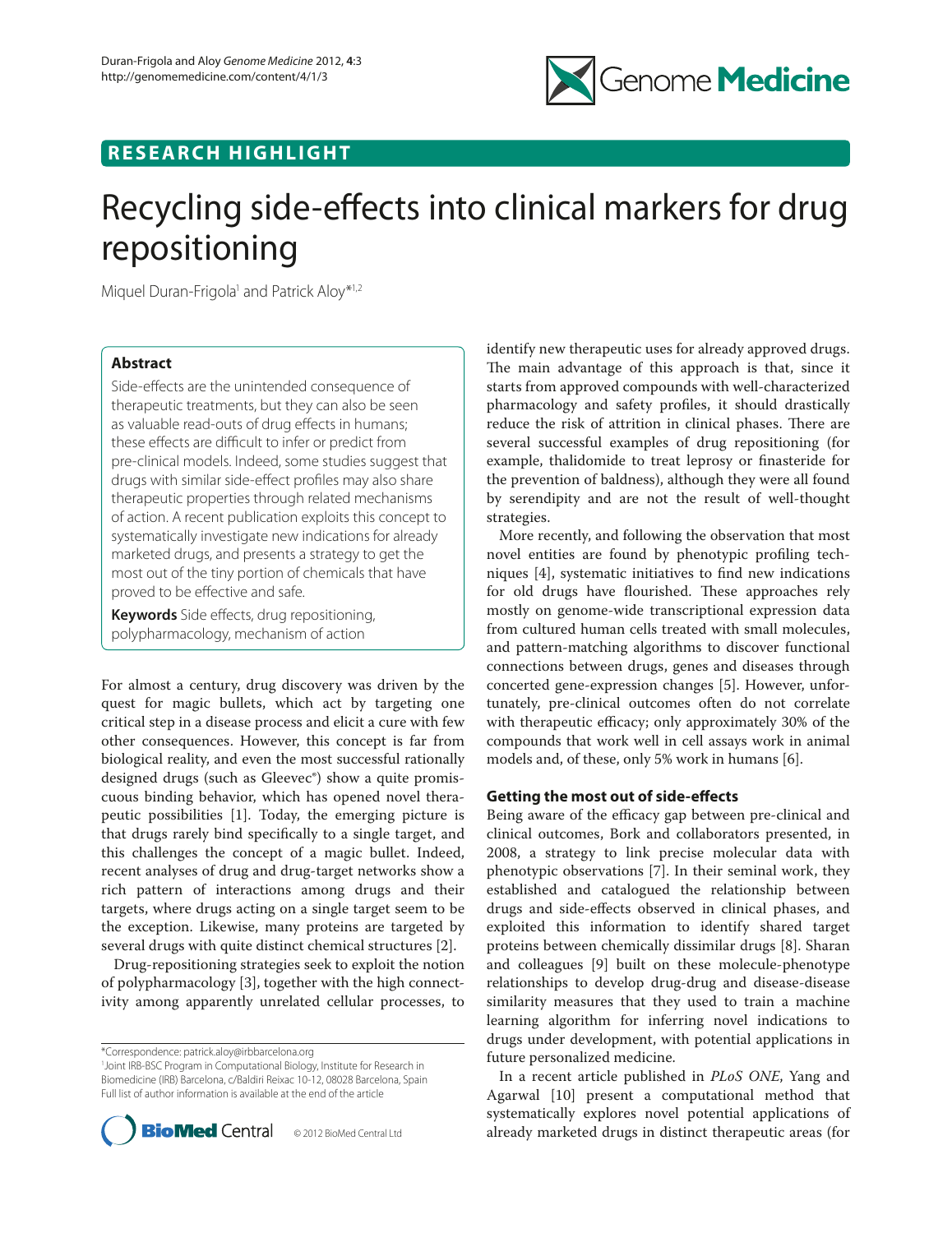

not necessarily supported by the assay design.

example, suggesting an antidiabetic effect for an anticonvulsant drug). The rationale behind their approach is that drugs sharing a significant number of side-effects should also have, to some extent, a common mechanism of action. In a way, the side-effect becomes a type of phenotypic biomarker for each particular disease. The authors then compiled a list of all known drug-disease and drug-side-effect relationships to build diseasespecific side-effect profiles and explored the possibility of using these links as hints to suggest novel indications for drugs sharing the same profiles, but prescribed within different therapeutic areas.

Approximately 4% of the 84,680 disease-side-effect associations investigated (that is, 145 diseases and 584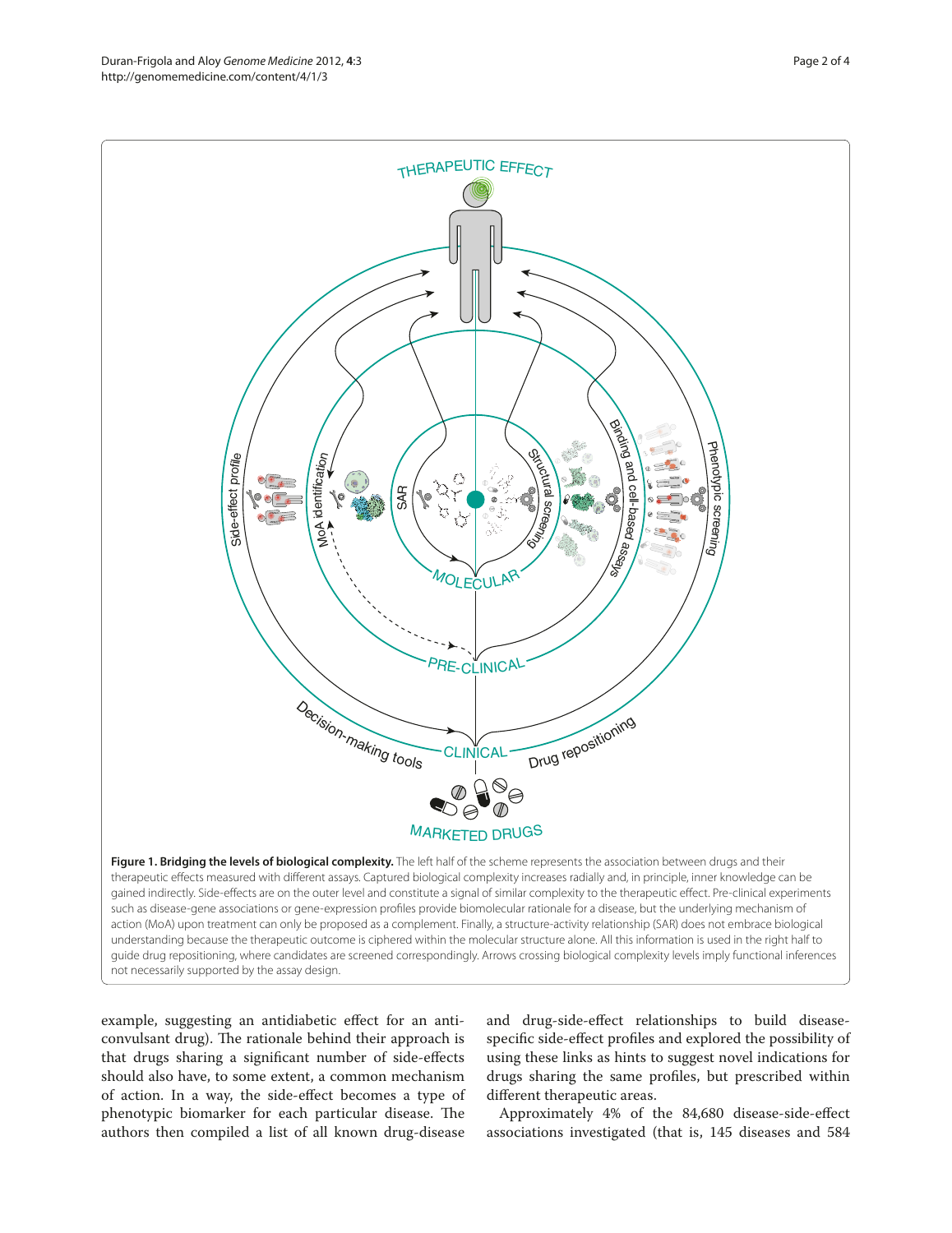side-effects) were found to be informative, and some handpicked examples indicate a common mechanism of action for the drugs with similar side-effect profiles. The approach has also been used to predict safety indications and suggest mechanisms of action for compounds in clinical development phases. In this case, because the precise safety indications are far less clear, the method had to predict side-effect profiles for each novel compound with a structure-activity relationship approach, including an extra level of uncertainty. As expected, the applicability and accuracy observed in this case are lower than those achieved for marketed drugs with more precise side-effect information.

Fifty years ago, drug discovery was mostly driven by the phenotypical response to the assayed molecules observed in animal models. However, in the early 1980s, owing to the success of molecular biology, the criteria for evaluating the potential of a novel compound shifted from a strict physiological observation to a molecular one, where the best lead chemicals were those that bound strongly to the target protein and had a good specificity profile. Retrospectively, in most cases this selection strategy was an enormous mistake, because it attempts to predict the behavior of a complex system, with many and varied emerging properties at each level (that is, molecular, cellular and systemic) from its constituent components in isolation. As a shortcut to bridge molecular and clinical observations, many cell-based and functional assays in animal models have been developed, but unfortunately making inferences from one complexity level to another is often inaccurate, as shown by the attrition rates in drug discovery pipelines [6]. Analogously, repositioning strategies that rely on chemical structures of drugs (that is, molecular level), or their protein targets and cellular responses (that is, pre-clinical level) are also bound to suffer from the same problems (Figure 1). The drug repositioning strategy presented by Yang and Argawal [10] is almost exclusively based on clinical observations, without relying on data collected in different complexity levels, and thus should be able to overcome some of these limitations.

Although the idea of using drug-specific side-effect profiles to suggest novel indications, as shown by Yang and Agarwal, presents an attractive alternative to skip the uncertainties of traveling between molecular and clinical observations, there are several aspects that new implementations will have to address. The most important one is, undoubtedly, the need to consider the expected different frequencies of therapeutic and adverse effects in the population. Whereas therapeutic effects are supposedly the result of interfering with molecules or processes central to the pathological process and common to most individuals, adverse effects affect only a small fraction of the population. This could be related to the doses or the modes of administration of the drugs considered, in which case the issue could be easily addressed, although higher doses or a distinct formulation might also elicit novel undesired effects. However, some side-effects are possibly caused non-specifically by the chemical compound itself, or its degradation by-products, independently of any mechanism of action or the targets it binds, hampering the main hypothesis behind the study. Future improvements of the method should focus on those sideeffects directly related to target proteins shared between the therapeutic indication and the side-effect, and will profit from the availability of information about doses, biodisponibility, and so on, to investigate further whether the mechanism of action is indeed the same, and would certainly improve the accuracy of the predictions.

### **Future outlook**

Given the crisis in the pharmaceutical industry arising from the lack of new molecules, drug repositioning seems a valid option to get the most out of the safe compounds that are already approved, and novel strategies to search rationally for new indications for old drugs are already flourishing. However, all current approaches rely on a very limited set of data available for a few hundreds of compounds on the market, and would greatly benefit from the vast amount of clinical data accumulated by the pharmaceutical industry in preclinical and clinical phases. We understand their fear that releasing these data could reveal unexpected side-effects for approved or experimental products, but it could also provide interesting opportunities to rescue abandoned compounds that showed low efficacy in clinical trials. It is worth trying!

#### **Competing interests**

The authors declare that they have no competing interests.

#### **Acknowledgments**

This work was partially supported by the Spanish Ministerio de Ciencia e Innovación (BIO2010-22073) and the European Commission under FP7 Grant Agreement 223101 (AntiPathoGN).

#### **Author details**

1 Joint IRB-BSC Program in Computational Biology, Institute for Research in Biomedicine (IRB) Barcelona, c/Baldiri Reixac 10-12, 08028 Barcelona, Spain. 2 Institució Catalana de Recerca i Estudis Avançats (ICREA), Passeig Lluís Companys 23, 08010 Barcelona, Spain.

#### Published: 27 January 2012

#### **References**

- 1. Giles FJ, O'Dwyer M, Swords R: Class effects of tyrosine kinase inhibitors in the treatment of chronic myeloid leukemia. *Leukemia* 2009, 23:1698-1707.
- 2. Pujol A, Mosca R, Farres J, Aloy P: Unveiling the role of network and systems biology in drug discovery. *Trends Pharmacol Sci* 2010, 31:115-123.
- 3. Hopkins AL: Network pharmacology: the next paradigm in drug discovery. *Nat Chem Biol* 2008, 4:682-690.
- 4. Swinney DC, Anthony J: How were new medicines discovered? *Nat Rev Drug Discov* 2011, 10:507-519.
- 5. Lamb J, Crawford ED, Peck D, Modell JW, Blat IC, Wrobel MJ, Lerner J, Brunet JP, Subramanian A, Ross KN, Reich M, Hieronymus H, Wei G, Armstrong SA,